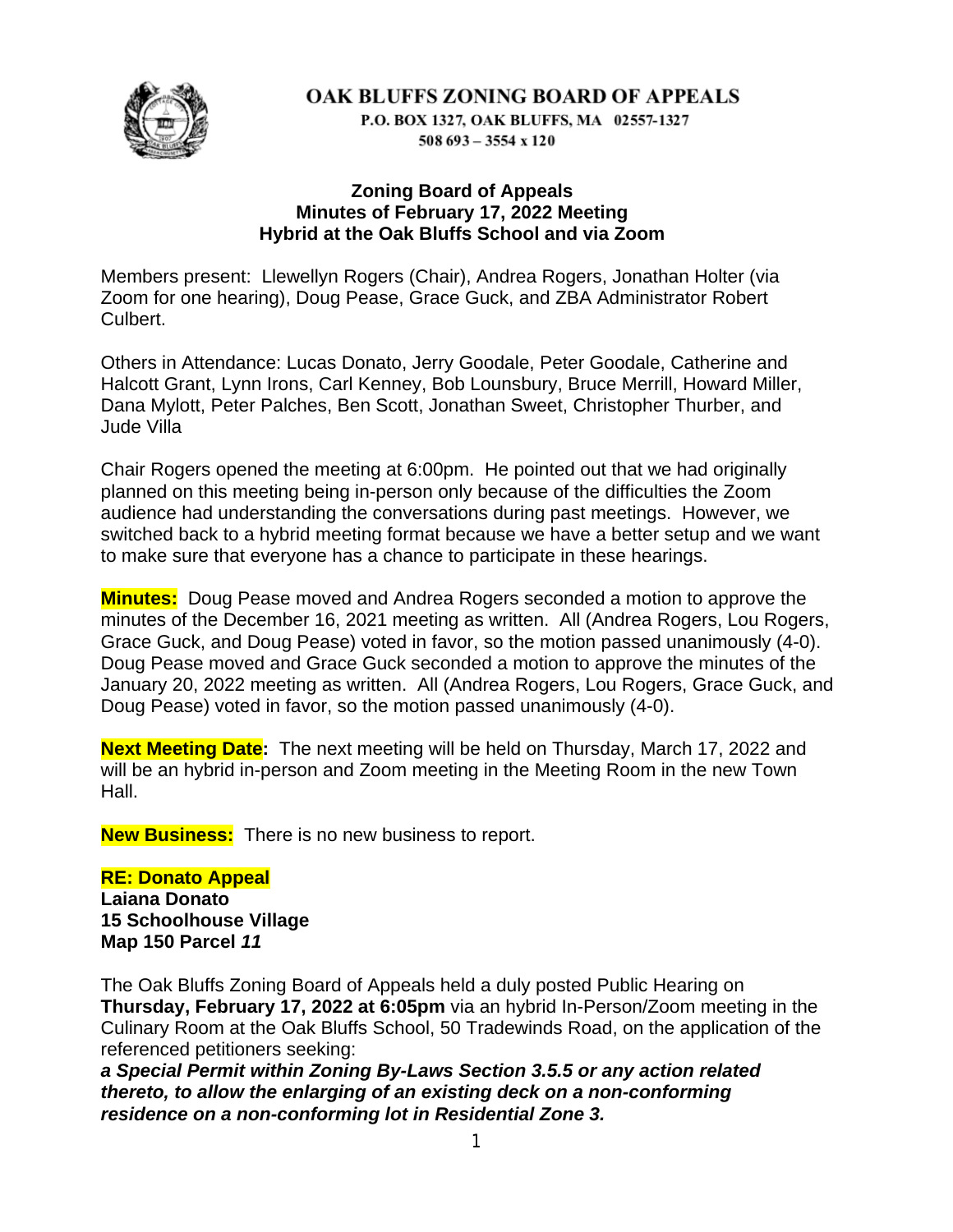

P.O. BOX 1327, OAK BLUFFS, MA 02557-1327  $508693 - 3554 \times 120$ 

The Board reports that two board members (Lou Rogers, Andrea Rogers) have visited the site.

Lucas Donato reports that when a new septic system was installed they dropped a tree onto the deck, and when he went to fix it he discovered it was rotten and needed to be replaced. The side setback for the existing deck is 50 feet so it meets the requirements of R3 zoning, but the proposed deck has a side setback of only 44 feet.

Lou Rogers points out that the Board does not allow encroachments into the setback; it cannot be reduced below the required 50 feet. However, in the site inspection he measured the height of the existing deck, which is only 25 inches above grade. Thus, it is not considered a structure, and would not reduce the setbacks if the deck were built at that height. There would need to be conditions included in the Special Permit that would prevent the building of any structure (roof, screening, etc.) on that deck, as any increased height would mean the proposed deck encroaches into the setback.

There was no correspondence for this appeal, and nobody wished to speak either in favor or opposing the proposed deck. There was no further discussion from the Board either.

Andrea Rogers made the following findings: The lot is zoned R-3, the lot is non-conforming because it is too small (16,130 sq. ft., 50,000 required) and does not have the required frontage (approximately 121 ft./ 150 required) The side setback will not be reduced from the required 50 feet because the deck height is only 25 inches above grade, and by Zoning Bylaw 3.5.5, this small low deck expansion will not be more detrimental to the neighborhood.

Andrea Rogers moved that the ZBA issue a Special Permit under Zoning bylaw 3.5.5 to allow the construction of the deck with two Special Conditions: (1) the proposed deck will not be more than 25 inches above grade, and (2) the proposed deck will remain a flat, open-air deck, unenclosed and uncovered (no roof, screening, etc.). Doug Pease seconded the motion.

All (Andrea Rogers, Lou Rogers, Grace Guck and Doug Pease) voted in favor, so the motion passed unanimously (4-0).

#### **RE: Seklecki Appeal**

Dan Seklecki 16R Old Schoolhouse Village Road Map 50 Parcel 9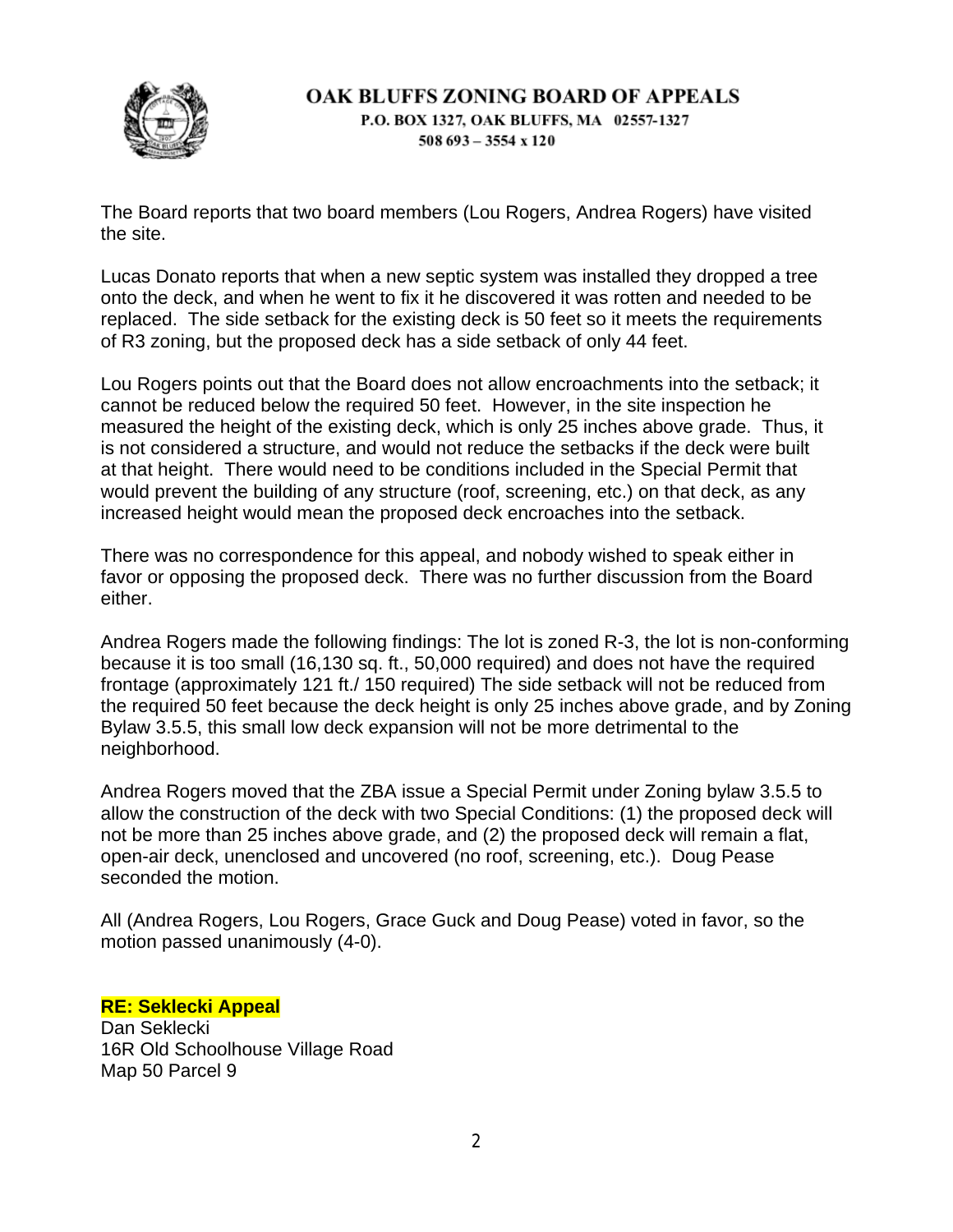

P.O. BOX 1327, OAK BLUFFS, MA 02557-1327  $508693 - 3554 \times 120$ 

The Oak Bluffs Zoning Board of Appeals opened a duly posted and continued Public Hearing on **Thursday, February 17, 2022 at 6:20pm** via an hybrid In-Person/Zoom meeting in the Oak Bluffs School on the application of petitioners abutting the referenced property seeking:

*A Special Permit under Zoning Bylaws 3.5.5, or any action related thereto, to allow additional living space to a non-conforming structure on a pre-existing and non-conforming lot in Residential Zone R3.*

Dan Seklecki notified the ZBA that he is in the process of revising the proposed addition to his house, but they are not quite finished. He requests that the hearing be continued to the next meeting.

Doug Pease moves to continue the hearing to March 17, and Andrea Rogers seconds the motion.

All (Andrea Rogers, Grace Guck, Lou Rogers, and Doug Pease) voted in favor, so the motion passed unanimously (4-0).

#### **RE: Grant Appeal**

Halcott Grant, Trustee 16 Atlantic Avenue Realty Trust 16 Atlantic Avenue Map 2 Parcel *61.2* The Oak Bluffs Zoning Board of Appeals opened a duly posted and continued Public Hearing on **Thursday, February 17, 2022 at 6:35pm** via an hybrid In-Person/Zoom meeting in the Oak Bluffs School on the application of the referenced petitioners seeking: *a Special Permit within Zoning Section 3.4.2, or any action related thereto, to construct an accessory apartment on a conforming lot in Residential Zone R2.*

Halcott Grant submitted revised plans for his accessory apartment with a wall at the living room end creating a 4 foot 4 inch by 18 foot workshop, reducing the size of the accessory apartment by about 90 square feet. There is no inside access between the accessory apartment and the workshop.

Doug Pease points out that these changes meet the zoning requirements for an accessory apartment.

Chair Lou Rogers opened the meeting to for public comment.

David Clark expressed his concern that he was not notified about this hearing (the date was announced when we continued the hearing at the January meeting). This proposed building is very close to his property and impacts it greatly. He objects that the accessory apartment was built while the permits only called for a detached bedroom, and that the proposed workshop is more of a closet rather than a workshop; it is only 11% of the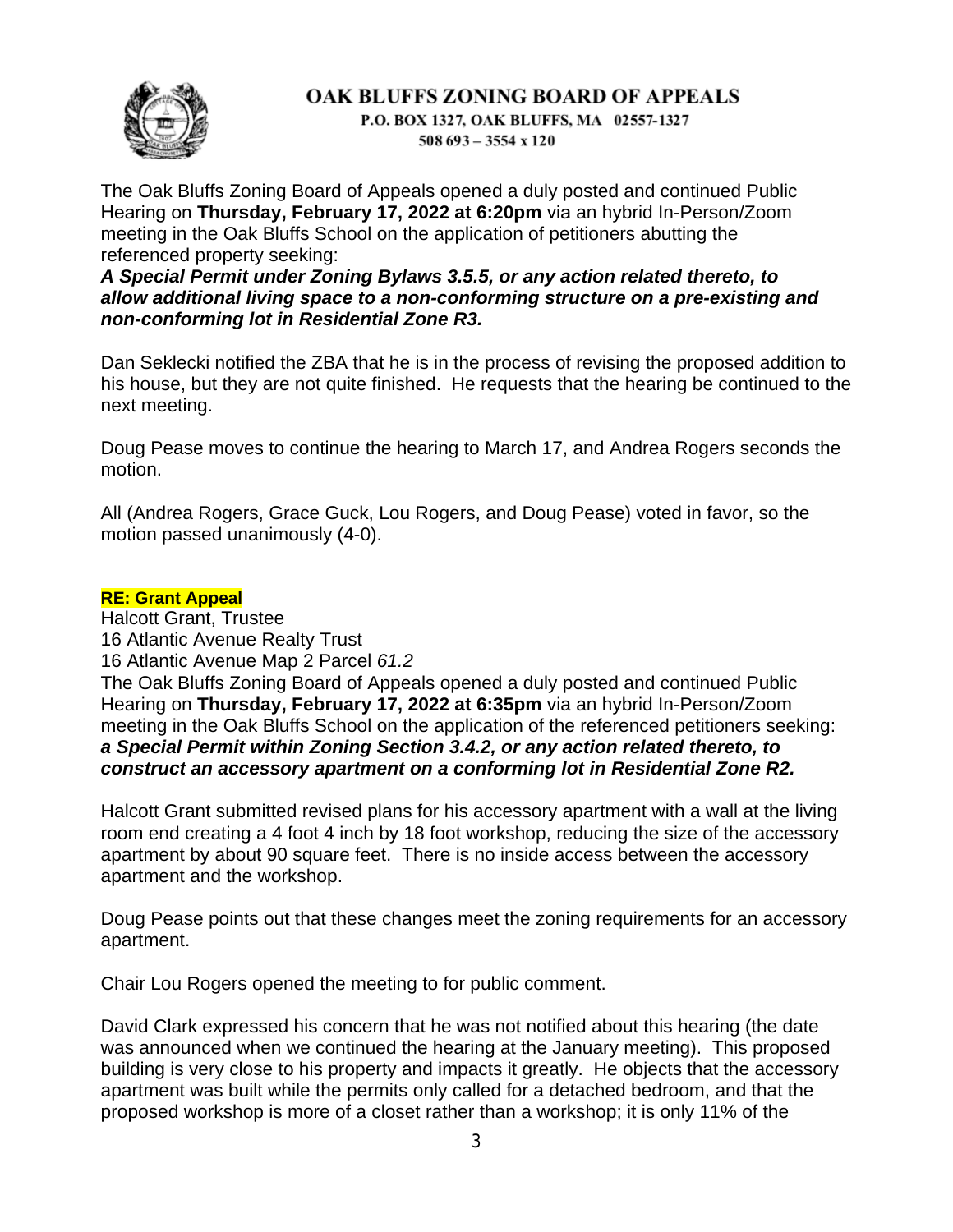

P.O. BOX 1327, OAK BLUFFS, MA 02557-1327  $508693 - 3554 \times 120$ 

building, much smaller than the original approved workshop. He feels that the nonresident taxpayers are being swept under the rug in this process. He also points out that he believes that the accessory apartment was occupied all last summer even though the required Certificate of Occupancy was issued by the Building Inspector.

Lou Rogers understands his comments but points out that the revised plans meet all the requirements of the zoning bylaws for an accessory apartment.

Josh MacArthur agrees with everything that David Clark has said.

Doug Pease responds by pointing out that he believes this was an end run by Mr. Grant. But the revised plans presented at this hearing for a Special Permit for the accessory apartment legally brings the project into compliance with all the zoning requirements.

There are no other public comments, so the public section of the meeting was closed.

Andrea Rogers makes the following findings. The existing 21,657 sq. ft. lot is conforming, (Req.: 20,000 sq. ft.), the existing single family dwelling is conforming on all setbacks (Req.: 25/20/20 feet), the accessory structure comprised of a workshop, detached bedroom and bathroom is conforming, and the proposed accessory apartment and workshop is not be substantially more detrimental to the neighborhood.

Andrea Rogers moved that the ZBA issue a Special Permit under Zoning bylaw 3.4.2 to allow the construction of the accessory apartment and workshop with two Special Conditions: (1) the workshop remains a workshop, and (2) the workshop never has a door connecting to the accessory apartment. Doug Pease seconds the motion.

All (Andrea Rogers, Lou Rogers, Grace Guck and Doug Pease) voted in favor, so the motion passed unanimously (4-0).

# **Appeal of Building Inspector's Decision RE: Goodale Construction Co.**

194 Edgartown Road Map 40 Parcel 10

The Oak Bluffs Zoning Board of Appeals opened a duly posted and continued Public Hearing on **Thursday, February 17, 2022 at 6:54pm** via an hybrid In-Person/Zoom meeting in the Oak Bluffs School on the application of petitioners abutting the referenced property seeking:

**to reverse the Building Inspector's ruling, or any action related thereto, that a landscaping business should be allowed to continue to park on the above referenced property because their business is agricultural and therefore is exempt from zoning.**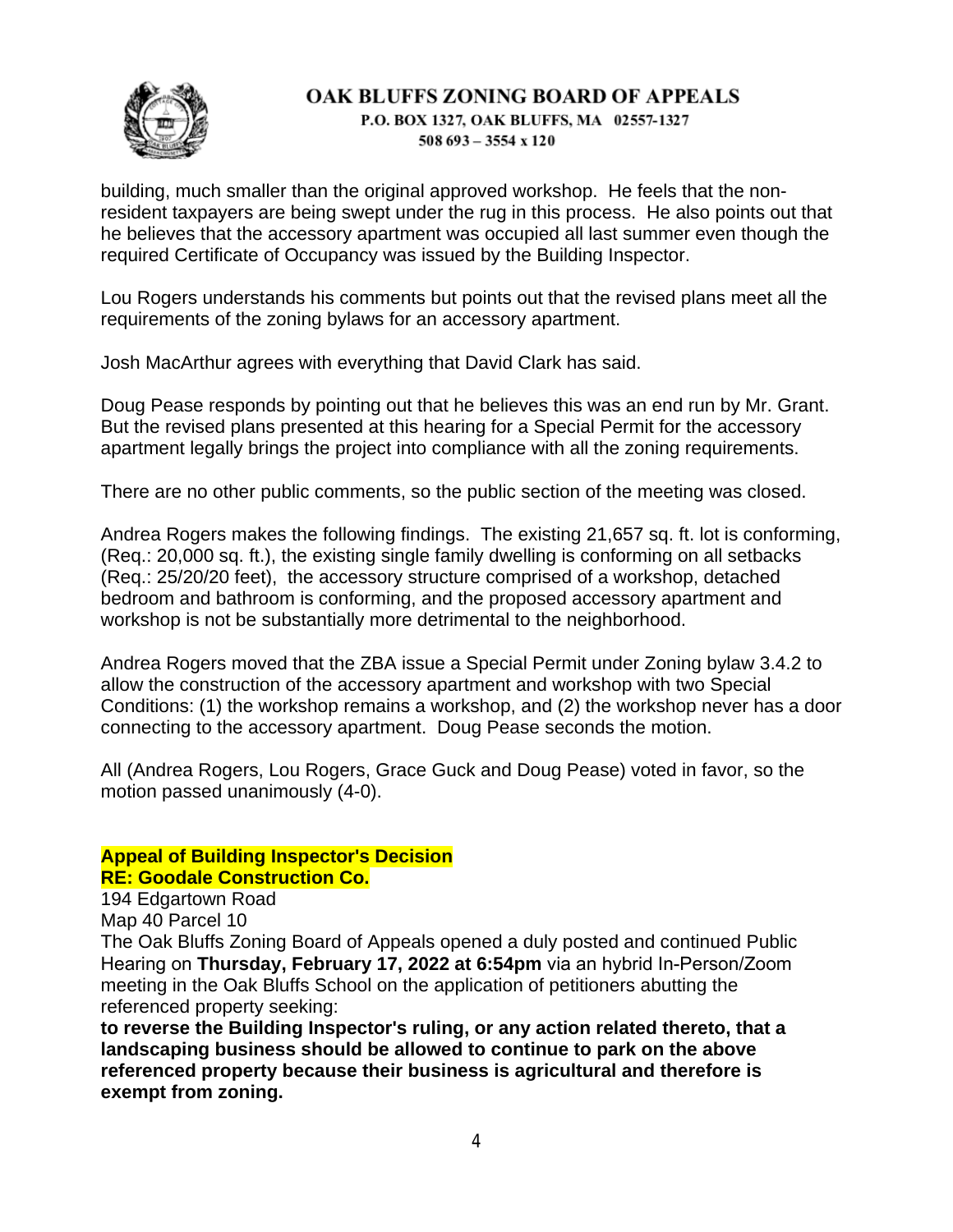

P.O. BOX 1327, OAK BLUFFS, MA 02557-1327  $508693 - 3554 \times 120$ 

Grace Guck recused herself from this hearing, and Jonathan Holter is participating via Zoom.

Jonathan Sweet, representing Ben Scott and the 22 abutters, [pints pout that there was conflicting testimony at the previous hearing about whether or not Working Earth was an agricultural business. The abutters have submitted a letter with drone photos from before and after the last hearing that shows the claims of agriculture are erroneous. Photos on December 9 shows it to be a landscapers storage facility, with no signs of agriculture or horticulture. The photos taken on January 6 show some trees planted on part of the leased area, plants that were not present during the Building Inspector's inspection or anytime before the hearing. Thae applicants claim that the claim of agriculture or horticulture on the site is a gross misrepresentation of what is happening on the property. Rather, it is a last-minute scramble to make it look like there was agriculture on the property. H says that Goodale's and Working Earth should be applying for a Special Permit that would regulate what is happening on the property; to grow trees there is no need for the bluestone, firewood, or mulch or the other supplies that are present. The applicants therefore urge the ZBA to reverse the Building Inspector's decision.

Lou Rogers points out that the January 6 photos are dated January 26, 2021. Jonathan Sweet responds that the dates on them should be January 26, 2022. The applicants will resubmit their photographs with the correct dates on them.

Andrea Rogers, who grows plants, points out that these other materials (mulch, rocks, etc.) are necessary for weed control where the plants are growing.

Doug Pease points out that neighbors were complaining about many different companies using the area, with their trucks coming in and out frequently. He asks whether abutters have noticed any changes in the traffic and noise (Back-up beeping, heavy machinery, …) in the area.

Jonathan Holter points out that there is a matter of degree about how much of the lot is used for growing plants and how much is used for storage of materials.

Lou Rogers opens the meeting for public comment.

Joanna Hynes has some questions. When was the Zoning changed to residential. She wonders because this is not the first time neighbors have complained, that it was assumed that the use of this property was grandfathered in as a gravel and mining company without any evidence. The company is going beyond what was allowed. She also was wondering about whether the planting of trees that was required to replace those that were cut down was ever enforced. Doug Pease responds that that was a different ussue on a different property, and was not part of this appeal.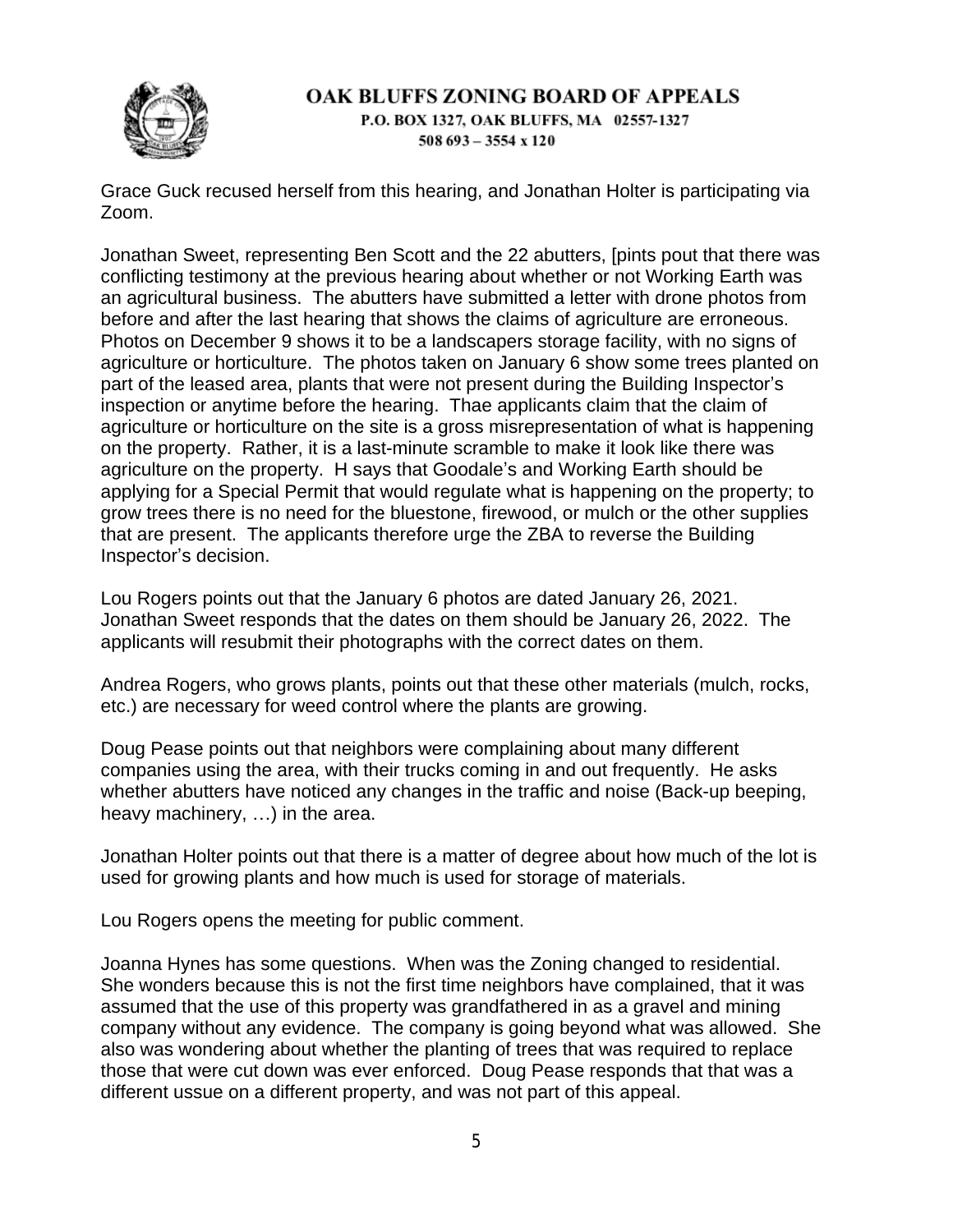P.O. BOX 1327, OAK BLUFFS, MA 02557-1327  $508693 - 3554 \times 120$ 

Pat Ingalls responds that the beeping and noise is ongoing on a very regular basis; trucks are still going in and out on a regular basis. Three Working Earth vehicles were seen departing at the same time on a recent day. She also wonders if the ZBA heard from Town Council about this issue. She also points out that this activity means that Working Earth is definitely a year-round business; that this is a construction site and not agricultural.

Tom Juster seconds Pat ingalls' comments. The noise continues regularly throughout the day. If anything, the activity has increased.

Bruce Merrill asks how a business is allowed to run in a residential area. Jonathan Holter points out that by State Law there is a big exemption for agriculture. Bruce Merrill also asks about the disturbing practice of working early in the morning and late at night, including sand-blasting.

Jonathan Sweet points out that the large piles of bluestone, gravel, and such are clearly not for use on this property, but are stored there to be used on the clients property. Such storage is not suitable in a residential neighborhood.

Andrea Rogers points out that it is not fair to judge the agricultural aspects on this property from photos taken in the winter, when the annual and perennial plants are not visible.

Pay Ingalls responds that her observations are that no plants were being grown there during the past summer season.

Bruce Merrill also asks whether there is water available on this property, and Lou Rogers responds that yes, both water and electricity are available. He then asks when and why they were allowed to block access to an ancient way.

Lynn Irons has been leasing part of this property of 15 or 20 years, and she goes there almost every day, and she does not see or hear anything noisy happening on this property. And she points out that many of the people living in that area utilize and depend on landscaping companies to maintain their yards. She points out that the Electric Company has a lot of trucks coming and going all the time from their nearby property.

Peter Palches is concerned about what it now means to utilize a residential property; could these same practices take place on any residential property in town?

Lou Rogers points out that any lot can apply for such agricultural uses by state law. He also points out that Town Council is still working to answer the questions posed by the ZBA and the public during the last hearing. Jonathan Holter adds that any lot in Town can apply for an agricultural exemption using the State law.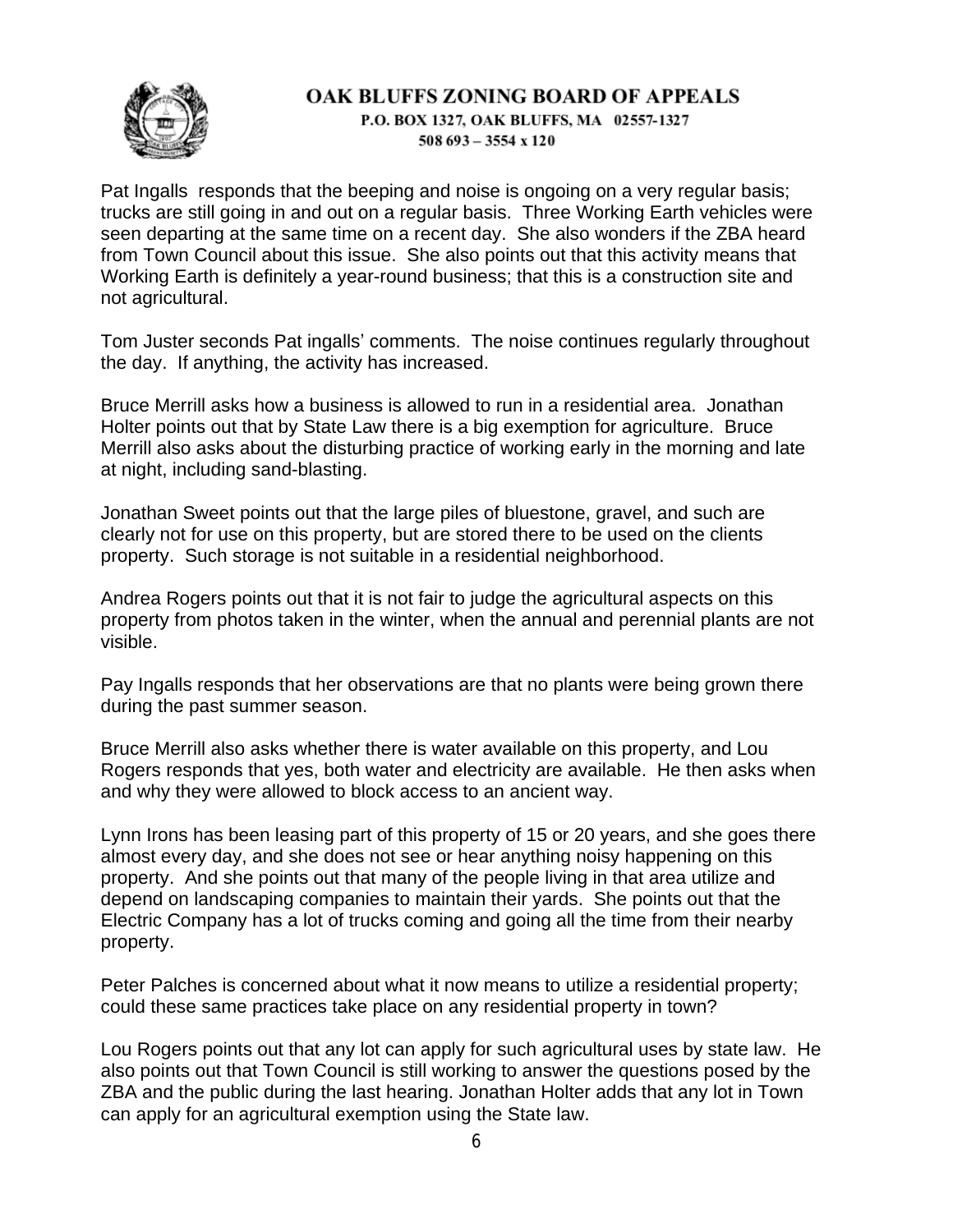

P.O. BOX 1327, OAK BLUFFS, MA 02557-1327  $508693 - 3554 \times 120$ 

Dana Mylot points out that landscapers have a difficult time getting a foothold in the Town, and finding a place to store their equipment and supplies. He has an agricultural exemption so he can utilize his own property for his business. He says that people want to utilize landscapers but do not want to see them and their work areas.

An unidentified general contractor is here to support Working Earth and the work they do. We all need to work together.

Another unidentified speaker lives across theroad fromwhere the Goodale's Christmas Tree Farm operated. It operated with maybe only a lawn mower. The other people who used the property were using the property as a storage facility, not for agricultural. He asks if the decision is allowed to stand, who will police the property if the uses are upheld.

Howard Miller, the attorney for Working Earth, thinks that much of the testimony is out of line. He points out that the state has taken control by stating that locals cannot challenge the state law that includes both agriculture and horticulture, including everything incidental to horticulture. He also points out that much of the information the abutters have talked about they could not gather without trespassing on the property, and that Goodale's has been using this property for a really long time.

Jude Villa points out that she has been using the property for ten years, and that the businesses that were generating the noise were removed from the property by the Building Inspector. There is nothing that she is doing on the property that she has not been doing for ten years. There also is a security camera and an electronic gate that keeps other people off the property. She thinks that her business is getting blamed for noise generated by other properties in the area. The photos of the property that the applicants submitted conveniently left out the areas where her plants were. She wants to expand her business and organically grow the plants that her customers want. She is in and out of there maybe three times per week.

Peter Goodale said he stopped his approved composting business there and has turned the remainder of that over to Working Earth to use. He did make the mistake of allowing other contractors to use the area, but they are gone now and Goodale's paid the fines for allowing them to be there. He asks how abutters can know the noise there is from his property rather than other properties in the area.

Since nobody else wished to speak, Chair Lou Rogers closed the public comment section of the meeting.

Lou Rogers asked Jude Miller whether she cuts firewood on the property, and the answer was yes. He also asks

• how many acres of the property Working Earth uses,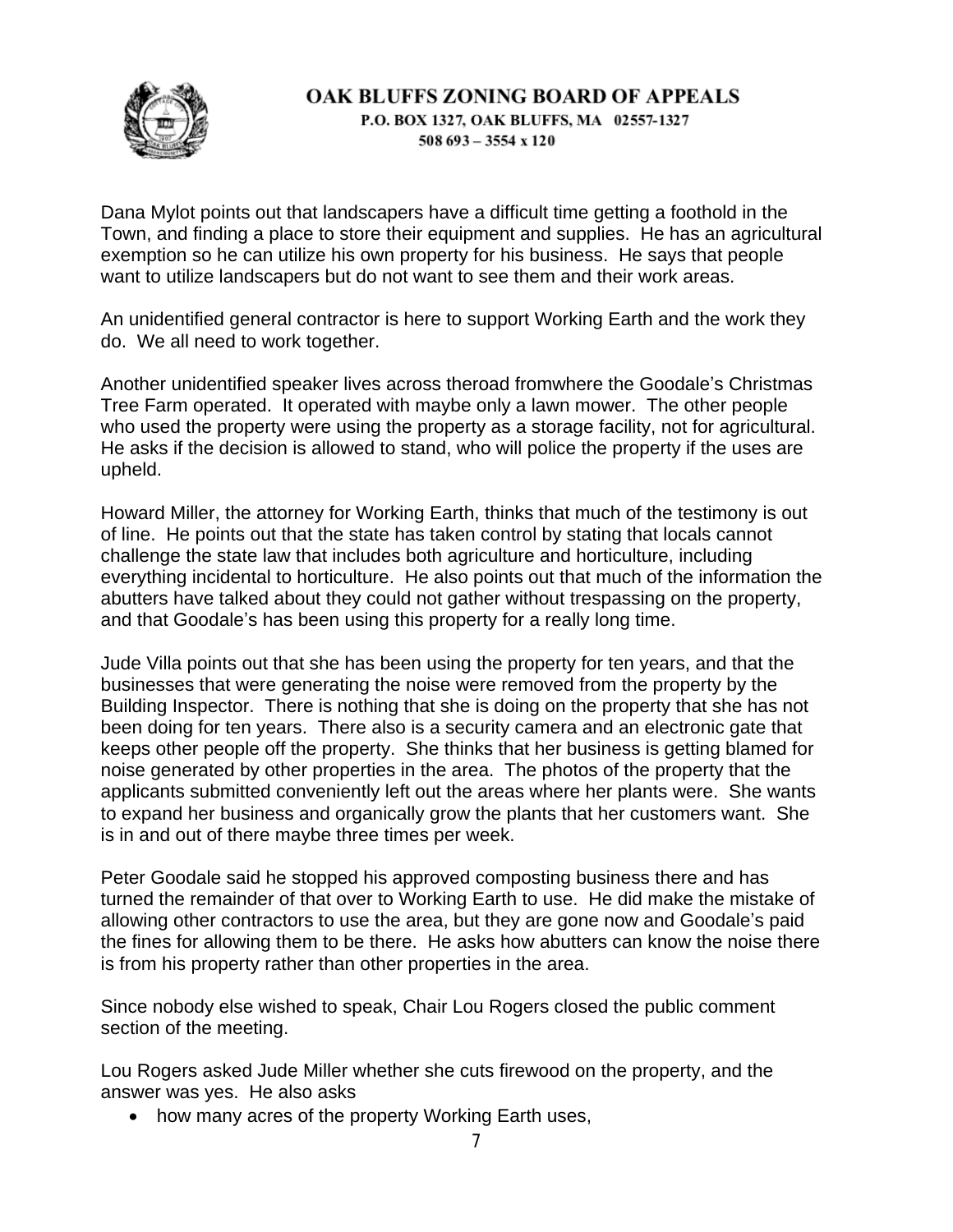

P.O. BOX 1327, OAK BLUFFS, MA 02557-1327  $508693 - 3554 \times 120$ 

- how much of that are is used to grow plants,
- how much of that do you plan to use to grow plants,
- how long has Goodale's leased land to Working Earth,
- did Goodale's have a permit for their composting operation, and is that business still active,
- what else has Working Earth been doing on the property,
- what native plants do you want to grow on the property,
- how much firewood do you cut, and
- what materials are stored there and what are they used for?

Doug Pease moved to continue the hearing to March 17, 2022, time to be determined, so the Board can determine the facts of this case, hear from Town Council, and go to a site visit of the property. Andrea Rogers seconded the motion. All (Andrea Rogers, Lou Rogers, Doug Pease and Jonathan Holter) voted in favor, so the motion passed unanimously (4-0, Grace Guck recused).

#### **RE: Van Allen Appeal**

Eric Van Allen 4 & 5 Morgan Avenue and 7 Highland Avenue, **Map 3 Parcels 119, 120 & 132**

The Oak Bluffs Zoning Board of Appeals opened a duly posted and continued Public Hearing on **Thursday, February 17, 2022 at 8:37pm** via an hybrid In-Person/Zoom meeting in the Oak Bluffs School on the application of the referenced petitioners seeking: **a Special Permit or Variance within Zoning By-Laws Section 3.5.5 or any action related thereto, to allow the renovation of and additions to the preexisting and nonconforming structure, with a preexisting non-conforming use on pre-existing and non-conforming lot, and the expansion of said structure onto an adjacent vacant and non-conforming lot in Residential Zone 2.**

Doug Pease moved to continue the hearing to March 17, 2022, time to be determined, because this project will now be reviewed by the Planning Board. Andrea Rogers seconded the motion. All (Andrea Rogers, Lou Rogers, Doug Pease, and Grace Guck) voted in favor, so the motion passed unanimously (4-0) with Jonathan Holter recused.

# **RE: Chun & Kim Appeal**

Eunu Chun and Lisa H. Kim 7 Arlington Avenue **Map 3 Parcel 15**